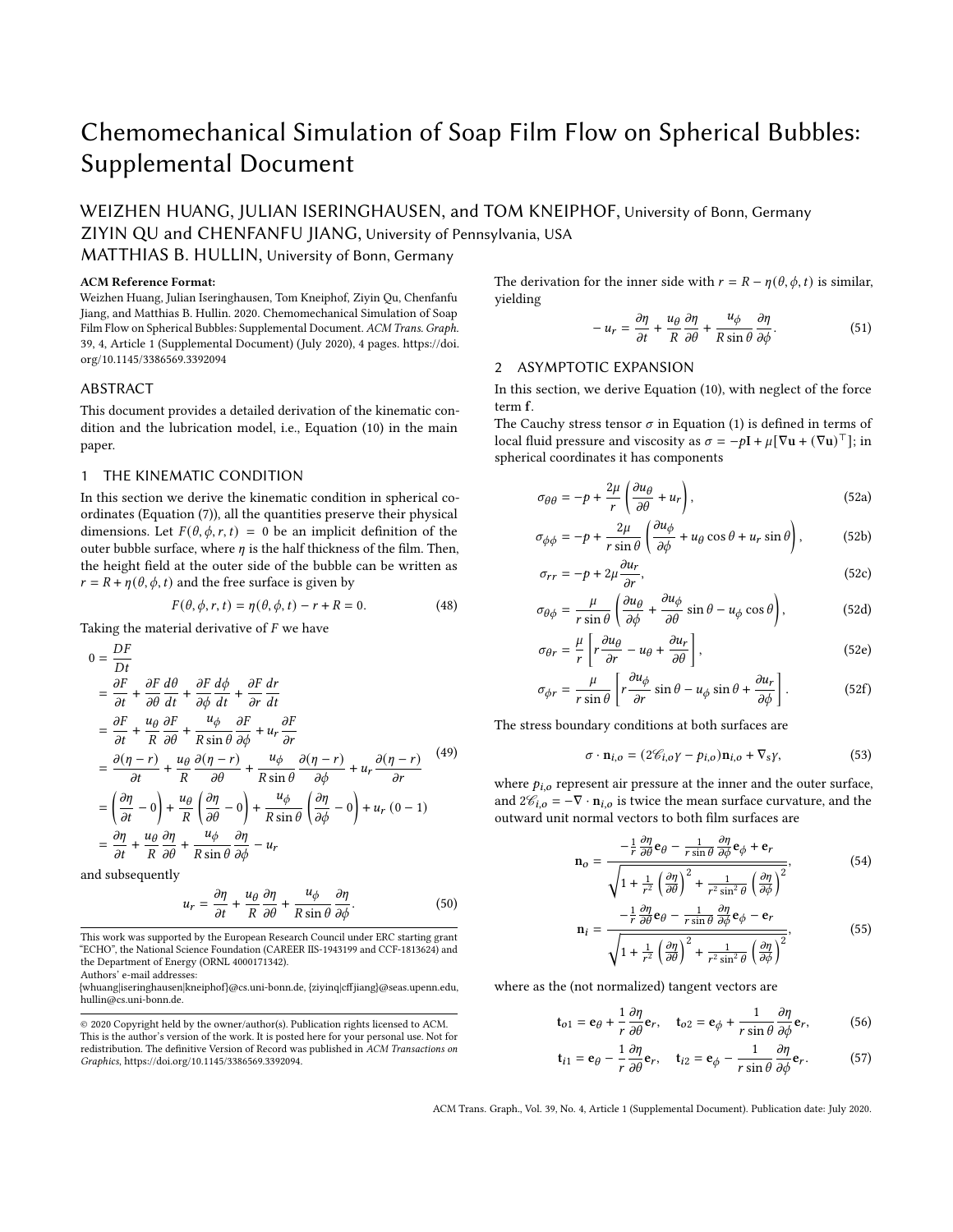With the variables in Equations (1), (5) and (52) non-dimensionalized by

$$
\epsilon = \frac{\eta_0}{R}, \quad \eta = \eta_0 \eta', \quad u_\theta = U u'_\theta, \quad u_\phi = U u'_\phi,
$$

$$
\sigma = \frac{\mu U}{R} \sigma', \quad u_r = \epsilon U u'_r, \quad r = R + \epsilon R r', \quad (58)
$$

$$
t = \frac{R}{U} t', \quad \Gamma = \Gamma_0 \Gamma', \quad p = \frac{\mu U}{R \epsilon} p', \quad D_s = U R D'_s,
$$

and dropping the primes of the non-dimensionalized quantities for readability, we arrive at

<span id="page-1-0"></span>
$$
\frac{\partial u_{\theta}}{\partial t} + u_{\theta} \frac{\partial u_{\theta}}{\partial \theta} + \frac{u_{\phi}}{\sin \theta} \frac{\partial u_{\theta}}{\partial \phi} + u_{r} \frac{\partial u_{\theta}}{\partial r} + \epsilon u_{\theta} u_{r} - \frac{u_{\phi}^{2}}{\tan \theta}
$$
(59a)  
\n
$$
= Re^{-1} \left( \epsilon^{-1} \frac{\partial \sigma_{\theta r}}{\partial r} + \frac{\partial \sigma_{\theta \theta}}{\partial \theta} \frac{\sin \theta}{r} + \frac{1}{\sin \theta} \frac{\partial \sigma_{\theta \phi}}{\partial \phi} + 3 \sigma_{\theta r} - \frac{\sigma_{\phi \phi}}{\tan \theta} \right),
$$
  
\n
$$
\frac{\partial u_{\phi}}{\partial t} + u_{\theta} \frac{\partial u_{\phi}}{\partial \theta} + \frac{u_{\phi}}{\sin \theta} \frac{\partial u_{\phi}}{\partial \phi} + u_{r} \frac{\partial u_{\phi}}{\partial r} + \epsilon u_{\phi} u_{r} + \frac{u_{\theta} u_{\phi}}{\tan \theta}
$$
(59b)  
\n
$$
= Re^{-1} \left( \epsilon^{-1} \frac{\partial \sigma_{\phi r}}{\partial r} + \frac{\partial \sigma_{\theta \phi}}{\partial \theta} \frac{\sin \theta}{r} + \frac{1}{\sin \theta} \frac{\partial \sigma_{\phi \phi}}{\partial \phi}
$$
  
\n
$$
+ 3 \sigma_{\phi r} + \frac{\sigma_{\theta \phi}}{\tan \theta} \right),
$$
  
\n
$$
\epsilon \left( \frac{\partial u_{r}}{\partial t} + u_{\theta} \frac{\partial u_{r}}{\partial \theta} + \frac{u_{\phi}}{\sin \theta} \frac{\partial u_{r}}{\partial \phi} + u_{r} \frac{\partial u_{r}}{\partial r} \right) + u_{\theta}^{2} + u_{\phi}^{2}
$$
(59c)  
\n
$$
= Re^{-1} \left( \epsilon^{-1} \frac{\partial \sigma_{rr}}{\partial r} + \frac{\partial \sigma_{\theta r}}{\partial \theta} \frac{\sin \theta}{r} + \frac{1}{\sin \theta} \frac{\partial \sigma_{\phi r}}{\partial \phi}
$$
  
\n
$$
+ 2 \sigma_{rr} - \sigma_{\theta \theta} - \sigma_{\phi \phi} \right),
$$

$$
\frac{\partial u_{\theta} \sin \theta}{\partial \theta} + \frac{\partial u_{\phi}}{\partial \phi} + \sin \theta \frac{\partial u_r}{\partial r} = 0,
$$
 (59d)

$$
\frac{\partial \Gamma}{\partial t} + \frac{1}{\sin \theta} \left[ \frac{\partial}{\partial \theta} (\Gamma u_{\theta} \sin \theta) + \frac{\partial}{\partial \phi} (\Gamma u_{\phi}) \right]
$$
\n
$$
D_{s} \left[ \frac{\partial}{\partial \phi} \left( \frac{1}{\sin \theta} \frac{\partial \Gamma}{\partial \phi} \right) + \frac{\partial}{\partial \phi} \left( \frac{1}{\sin \theta} \frac{\partial \Gamma}{\partial \phi} \right) \right]
$$
\n(59e)

$$
= \frac{D_s}{\sin \theta} \left[ \frac{\partial}{\partial \theta} \left( \sin \theta \frac{\partial \Gamma}{\partial \theta} \right) + \frac{\partial}{\partial \phi} \left( \frac{1}{\sin \theta} \frac{\partial \Gamma}{\partial \phi} \right) \right].
$$

Additionally, we introduce the following dimensionless numbers

$$
S = \frac{\gamma_a \epsilon}{\mu U}, \quad Re = \frac{UR\rho}{\mu}, \quad M = \frac{\Gamma_0 \gamma_r}{\rho \eta_0 U^2},
$$
 (60)

where  $S$  is a measure of the equilibrium surface tension,  $Re$  is the Reynolds number and  $M$  is the Marangoni number. The surface tension is now given by

$$
\gamma = \mu U \left( \epsilon^{-1} S - M Re \Gamma \right), \tag{61}
$$

and the expression for  $2\mathcal{C}_0$  is

$$
2\mathcal{C}_o = \frac{\epsilon}{R}\left(\frac{\partial^2}{\partial \theta^2} + \frac{1}{\tan \theta}\frac{\partial}{\partial \theta} + \frac{1}{\sin^2 \theta}\frac{\partial^2}{\partial \phi^2}\right)\eta - \frac{2}{R} + \frac{2\epsilon \eta}{R} + O(\epsilon^2),
$$
 (62)

whereas that for  $2\mathcal{C}_i$  is similar and not to be explicitly listed.

We perform an asymptotic analysis by expanding the variables in  $\epsilon$  series; that is, we expand  $\sigma_{\theta r}, \sigma_{\phi r}, \sigma_{rr}$  as

$$
f = \epsilon^{-1} f^{(-1)} + f^{(0)} + \epsilon f^{(1)} + O(\epsilon^2),
$$
 (63)

and  $\mathbf{u}, \Gamma, p, \eta$  as well as the other components of the stress tensor as

$$
g = g^{(0)} + \epsilon g^{(1)} + O(\epsilon^2),\tag{64}
$$

Substituting the above expansions into Equation [\(59\)](#page-1-0), grouping terms with equal powers of  $\epsilon$  and setting the coefficients to zero, we obtain a series of solvable linear equations.

## 2.1 Leading-order Equations

The leading-order problem consists of the continuity equation

<span id="page-1-4"></span>
$$
\frac{\partial u_{\theta}^{(0)} \sin \theta}{\partial \theta} + \frac{\partial u_{\phi}^{(0)}}{\partial \phi} + \sin \theta \frac{\partial u_r^{(0)}}{\partial r} = 0, \tag{65}
$$

and the momentum equations

<span id="page-1-1"></span>
$$
Re^{-1} \frac{\partial \sigma_{\theta r}^{(-1)}}{\partial r} = 0
$$
,  $Re^{-1} \frac{\partial \sigma_{\phi r}^{(-1)}}{\partial r} = 0$ ,  $Re^{-1} \frac{\partial \sigma_{rr}^{(-1)}}{\partial r} = 0$ . (66)

For the boundary conditions, we have the kinematic condition (see Section [1\)](#page-0-0) at the outer boundary

<span id="page-1-5"></span>
$$
u_r^{(0)} = \frac{\partial \eta^{(0)}}{\partial t} + u_\theta^{(0)} \frac{\partial \eta^{(0)}}{\partial \theta} + \frac{u_\phi^{(0)}}{\sin \theta} \frac{\partial \eta^{(0)}}{\partial \phi} \tag{67}
$$

and at the inner boundary

<span id="page-1-6"></span>
$$
-u_r^{(0)} = \frac{\partial \eta^{(0)}}{\partial t} + u_\theta^{(0)} \frac{\partial \eta^{(0)}}{\partial \theta} + \frac{u_\phi^{(0)}}{\sin \theta} \frac{\partial \eta^{(0)}}{\partial \phi},
$$
 (68)

 $(0)$ 

as well as the stress condition at the outer boundary

<span id="page-1-2"></span>
$$
\sigma_{\theta r}^{(-1)} = 0, \quad \sigma_{\phi r}^{(-1)} = 0, \quad \sigma_{rr}^{(-1)} = -p_o - 2S,\tag{69}
$$

and at the inner boundary

<span id="page-1-3"></span>
$$
\sigma_{\theta r}^{(-1)} = 0, \quad \sigma_{\phi r}^{(-1)} = 0, \quad \sigma_{rr}^{(-1)} = -p_i + 2S. \tag{70}
$$

Combining Equations [\(52\)](#page-0-1), [\(66\)](#page-1-1), [\(69\)](#page-1-2) and [\(70\)](#page-1-3), we discover that

$$
\sigma_{\theta r}^{(-1)} = \frac{\partial u_{\theta}^{(0)}}{\partial r} = 0, \qquad (71)
$$

$$
\sigma_{\phi r}^{(-1)} = \frac{\partial u_{\phi}^{(0)}}{\partial r} = 0, \qquad (72)
$$

$$
\sigma_{rr}^{(-1)} = -p^{(0)} = -\frac{p_i + p_o}{2}.
$$
 (73)

<span id="page-1-7"></span> $\sim$ 

Thus,  $u_{\theta}^{(0)}$  and  $u_{\phi}^{(0)}$  are independent of  $r$  and are only functions of  $\theta$ ,  $\phi$  and t. As a result, we may integrate the continuity equation [\(65\)](#page-1-4) in  $r$  and obtain

$$
u_r^{(0)} = -\frac{r}{\sin \theta} \left( \frac{\partial u_\theta^{(0)} \sin \theta}{\partial \theta} + \frac{\partial u_\phi^{(0)}}{\partial \phi} \right) + C(\theta, \phi, t), \tag{74}
$$

combining with the kinematic conditions [\(67\)](#page-1-5) and [\(68\)](#page-1-6) yields

$$
\frac{\partial \eta^{(0)}}{\partial t} + u_{\theta}^{(0)} \frac{\partial \eta^{(0)}}{\partial \theta} + \frac{u_{\phi}^{(0)}}{\sin \theta} \frac{\partial \eta^{(0)}}{\partial \phi} + \frac{\eta^{(0)}}{\sin \theta} \left( \frac{\partial u_{\theta}^{(0)} \sin \theta}{\partial \theta} + \frac{\partial u_{\phi}^{(0)}}{\partial \phi} \right) = 0. \tag{75}
$$

ACM Trans. Graph., Vol. 39, No. 4, Article 1 (Supplemental Document). Publication date: July 2020.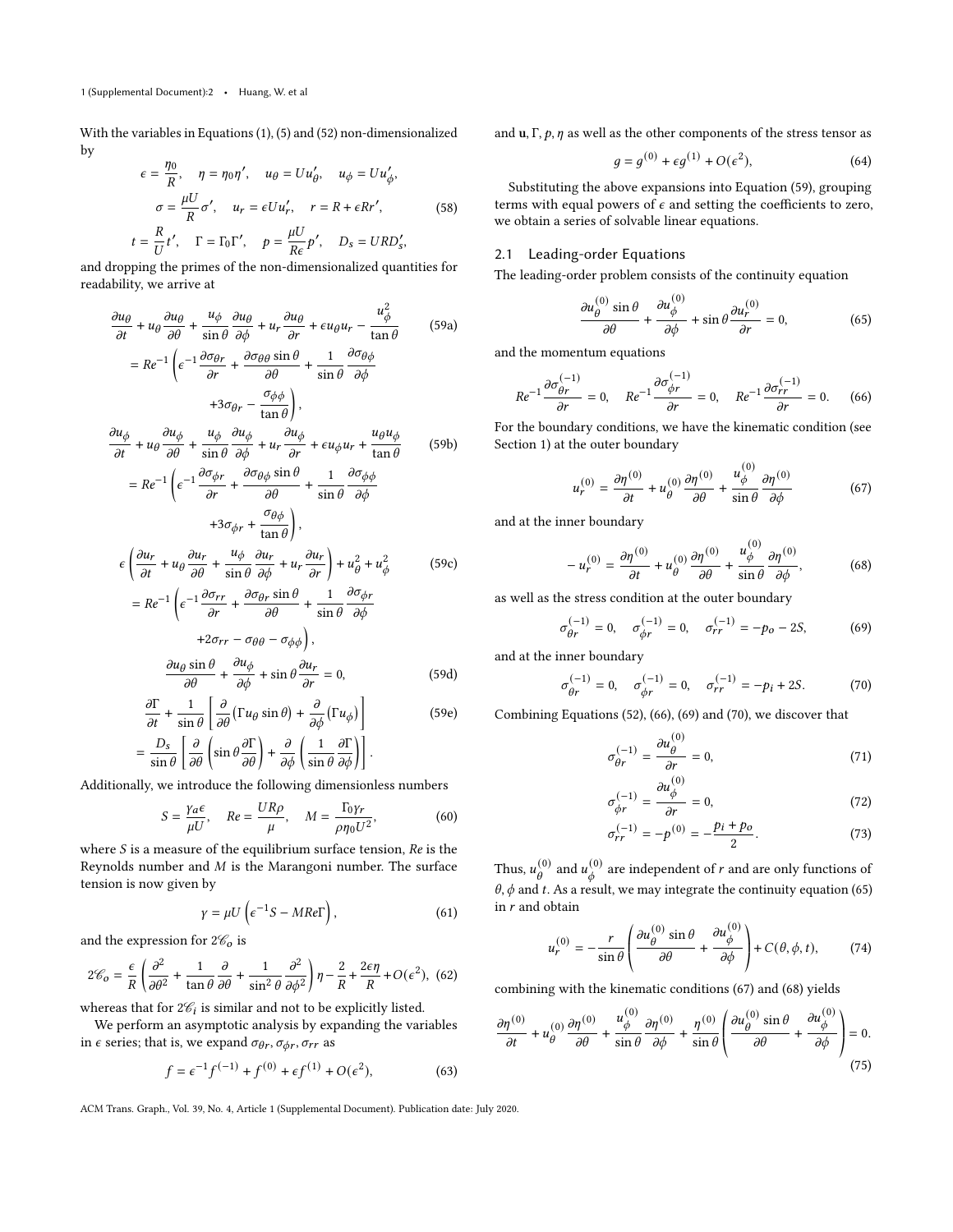The leading-order equation for the surfactant concentration is

$$
\frac{\partial \Gamma^{(0)}}{\partial t} + \frac{1}{\sin \theta} \left[ \frac{\partial}{\partial \theta} \left( \Gamma^{(0)} u_{\theta}^{(0)} \sin \theta \right) + \frac{\partial}{\partial \phi} \left( \Gamma^{(0)} u_{\phi}^{(0)} \right) \right] \tag{76}
$$
\n
$$
= \frac{D_s}{\sin \theta} \left[ \frac{\partial}{\partial \theta} \left( \sin \theta \frac{\partial \Gamma^{(0)}}{\partial \theta} \right) + \frac{\partial}{\partial \phi} \left( \frac{1}{\sin \theta} \frac{\partial \Gamma^{(0)}}{\partial \phi} \right) \right].
$$

From the leading-order problem, we obtain two evolution equa-tions [\(75\)](#page-1-7) and [\(76\)](#page-2-0) for the film thickness  $\eta^{(0)}$  and the surfactant concentration  $Γ^{(0)}$ .

#### 2.2 Remaining Orders

From the momentum equations and the stress boundary conditions we similarly obtain

$$
\sigma_{\theta r}^{(0)} = \sigma_{\phi r}^{(0)} = 0,\tag{77}
$$

$$
\sigma_{rr}^{(0)} = S \left( \frac{\partial^2}{\partial \theta^2} + \frac{1}{\tan \theta} \frac{\partial}{\partial \theta} + \frac{1}{\sin^2 \theta} \frac{\partial^2}{\partial \phi^2} + 2 \right) \eta^{(0)} \tag{78}
$$
\n
$$
= -p^{(1)} + 2 \frac{\partial u_r^{(0)}}{\partial r}.
$$

Making use of Equations [\(52\)](#page-0-1) and [\(78\)](#page-2-1), we further obtain  $(0)$ 

$$
\sigma_{\theta\theta}^{(0)} = -p^{(1)} + 2\frac{\partial u_{\theta}^{(0)}}{\partial \theta}
$$
\n
$$
= S\left(\frac{\partial^2}{\partial \theta^2} + \frac{1}{\tan \theta} \frac{\partial}{\partial \theta} + \frac{1}{\sin^2 \theta} \frac{\partial^2}{\partial \phi^2} + 2\right) \eta^{(0)}
$$
\n
$$
+ \frac{2}{\sin \theta} \left(\frac{\partial u_{\theta}^{(0)} \sin \theta}{\partial \theta} + \frac{\partial u_{\phi}^{(0)}}{\partial \phi}\right) + 2\frac{\partial u_{\theta}^{(0)}}{\partial \theta},
$$
\n
$$
\sigma_{\phi\phi}^{(0)} = -p^{(1)} + 2\left(\frac{1}{\sin \theta} \frac{\partial u_{\phi}^{(0)}}{\partial \phi} + \frac{u_{\theta}^{(0)}}{\tan \theta}\right)
$$
\n
$$
= S\left(\frac{\partial^2}{\partial \theta^2} + \frac{1}{\tan \theta} \frac{\partial}{\partial \theta} + \frac{1}{\sin^2 \theta} \frac{\partial^2}{\partial \phi^2} + 2\right) \eta^{(0)}
$$
\n
$$
+ \frac{2}{\sin \theta} \left(\frac{\partial u_{\theta}^{(0)} \sin \theta}{\partial \theta} + 2\frac{\partial u_{\phi}^{(0)}}{\partial \phi} + u_{\theta}^{(0)} \cos \theta\right).
$$
\n(80)

Now the leading-order momentum equations in Equation [\(59\)](#page-1-0) can be rewritten as

<span id="page-2-2"></span>
$$
\frac{\partial u_{\theta}^{(0)}}{\partial t} + u_{\theta}^{(0)} \frac{\partial u_{\theta}^{(0)}}{\partial \theta} + \frac{u_{\phi}^{(0)}}{\sin \theta} \frac{\partial u_{\theta}^{(0)}}{\partial \phi} - \frac{(u_{\phi}^{(0)})^2}{\tan \theta}
$$
(81a)  

$$
= Re^{-1} \left( \frac{\partial \sigma_{\theta r}^{(1)}}{\partial r} + \frac{\partial \sigma_{\theta \theta}^{(0)} \sin \theta}{\partial \theta} + \frac{1}{\sin \theta} \frac{\partial \sigma_{\theta \phi}^{(0)}}{\partial \phi} - \frac{\sigma_{\phi \phi}^{(0)}}{\tan \theta} \right),
$$

$$
\frac{\partial u_{\phi}^{(0)}}{\partial t} + u_{\theta}^{(0)} \frac{\partial u_{\phi}^{(0)}}{\partial \theta} + \frac{u_{\phi}^{(0)}}{\sin \theta} \frac{\partial u_{\phi}^{(0)}}{\partial \phi} + \frac{u_{\theta}^{(0)} u_{\phi}^{(0)}}{\tan \theta}
$$
(81b)  

$$
= Re^{-1} \left( \frac{\partial \sigma_{\phi r}^{(1)}}{\partial r} + \frac{\partial \sigma_{\theta \phi}^{(0)} \sin \theta}{\partial \theta} + \frac{1}{\sin \theta} \frac{\partial \sigma_{\phi \phi}^{(0)}}{\partial \phi} + \frac{\sigma_{\theta \phi}^{(0)}}{\tan \theta} \right).
$$

<span id="page-2-0"></span>The only unknowns remaining are  $\sigma^{(1)}_{\theta r}$  and  $\sigma^{(1)}_{\phi r}$ . To obtain them, we write the two tangential stress conditions in  $O(\epsilon)$  at the outer boundary as

<span id="page-2-3"></span>
$$
\frac{\partial \eta}{\partial \theta} \left( \sigma_{rr}^{(0)} - \sigma_{\theta\theta}^{(0)} \right) - \frac{1}{\sin\theta} \frac{\partial \eta}{\partial \phi} \sigma_{\theta\phi}^{(0)} + \sigma_{\theta r}^{(1)} = -MRe \frac{\partial \Gamma^{(0)}}{\partial \theta},\tag{82}
$$

<span id="page-2-6"></span><span id="page-2-4"></span>
$$
\frac{1}{\sin\theta} \frac{\partial \eta}{\partial \phi} \left( \sigma_{rr}^{(0)} - \sigma_{\phi\phi}^{(0)} \right) - \frac{\partial \eta}{\partial \theta} \sigma_{\theta\phi}^{(0)} + \sigma_{\phi r}^{(1)} = -\frac{MRe}{\sin\theta} \frac{\partial \Gamma^{(0)}}{\partial \phi}. \tag{83}
$$

All the zero-order terms in Equation  $(81)$  do not vary with  $r$ . Inte-grating Equation [\(81\)](#page-2-2) in  $r$  and applying Equations [\(82\)](#page-2-3) and [\(83\)](#page-2-4), then combining with Equations [\(52\)](#page-0-1) and [\(65\)](#page-1-4), we obtain the evolution equations for  $u_{\theta}^{(0)}$  and  $u_{\phi}^{(0)}$  to close our system

<span id="page-2-5"></span><span id="page-2-1"></span>
$$
\frac{\partial u_{\theta}^{(0)}}{\partial t} + u_{\theta}^{(0)} \frac{\partial u_{\theta}^{(0)}}{\partial \theta} + \frac{u_{\phi}^{(0)}}{\sin \theta} \frac{\partial u_{\theta}^{(0)}}{\partial \phi} - \frac{(u_{\phi}^{(0)})^2}{\tan \theta} \n= -\frac{M}{\eta(0)} \frac{\partial \Gamma^{(0)}}{\partial \theta} \n+ Re^{-1} \left\{ \frac{1}{\eta^{(0)} \sin \theta} \frac{\partial \eta^{(0)}}{\partial \phi} \sigma_{\theta\phi}^{(0)} + \frac{1}{\sin \theta} \left( \frac{\partial u_{\theta}^{(0)} \sin \theta}{\partial \theta} + \frac{\partial u_{\phi}^{(0)}}{\partial \phi} \right) \right\} \n+ \frac{\partial \sigma_{\theta\theta}^{(0)} \sin \theta}{\partial \theta} + \frac{1}{\sin \theta} \frac{\partial \sigma_{\theta\phi}^{(0)}}{\partial \phi} - \frac{\sigma_{\phi\phi}^{(0)}}{\tan \theta} \right\},\n\frac{\partial u_{\phi}^{(0)}}{\partial t} + u_{\theta}^{(0)} \frac{\partial u_{\phi}^{(0)}}{\partial \theta} + u_{\theta}^{(0)} \frac{\partial u_{\phi}^{(0)}}{\partial \phi} + \frac{u_{\theta}^{(0)}}{\sin \theta} \frac{\partial u_{\phi}^{(0)}}{\partial \phi} + \frac{u_{\theta}^{(0)} u_{\phi}^{(0)}}{\tan \theta} \n= -\frac{M}{\eta^{(0)} \sin \theta} \frac{\partial \Gamma^{(0)}}{\partial \phi} \n+ Re^{-1} \left\{ \frac{1}{\eta^{(0)}} \frac{\partial \eta^{(0)}}{\partial \theta} \sigma_{\theta\phi}^{(0)} + \frac{\partial u_{\phi}^{(0)}}{\partial \phi} \frac{\partial u_{\phi}^{(0)}}{\partial \phi} + u_{\theta}^{(0)} \cos \theta + \frac{\partial u_{\theta}^{(0)} \sin \theta}{\partial \theta} + \frac{\partial u_{\phi}^{(0)}}{\partial \phi} \n+ \frac{\partial \sigma_{\theta\phi}^{(0)} \sin \theta}{\partial \theta} + \frac{1}{\sin \theta} \frac{\partial \sigma_{\phi\phi}^{(0)}}{\partial \phi} + u_{\theta}^{(0)} \cos \theta + \frac{\partial u_{\theta}^{(0)} \sin \theta}{\partial \
$$

where  $\sigma_{\theta\theta}^{(0)}$  and  $\sigma_{\phi\phi}^{(0)}$  are given by Equation [\(79\)](#page-2-5), and

$$
\sigma_{\theta\phi}^{(0)} = \frac{1}{\sin\theta} \left( \frac{\partial u_{\theta}^{(0)}}{\partial \phi} + \frac{\partial u_{\phi}^{(0)}}{\partial \theta} \sin\theta - u_{\phi}^{(0)} \cos\theta \right). \tag{85}
$$

l I l l  $\overline{1}$ Í

The full evolution equations are thus Equations [\(75\)](#page-1-7), [\(76\)](#page-2-0) and [\(84\)](#page-2-6). If we denote terms in Equation [\(84\)](#page-2-6) associated with  $Re^{-1}$  as V, and drop the superscript  $^{(0)}$ , the governing equations can be simplified

ACM Trans. Graph., Vol. 39, No. 4, Article 1 (Supplemental Document). Publication date: July 2020.